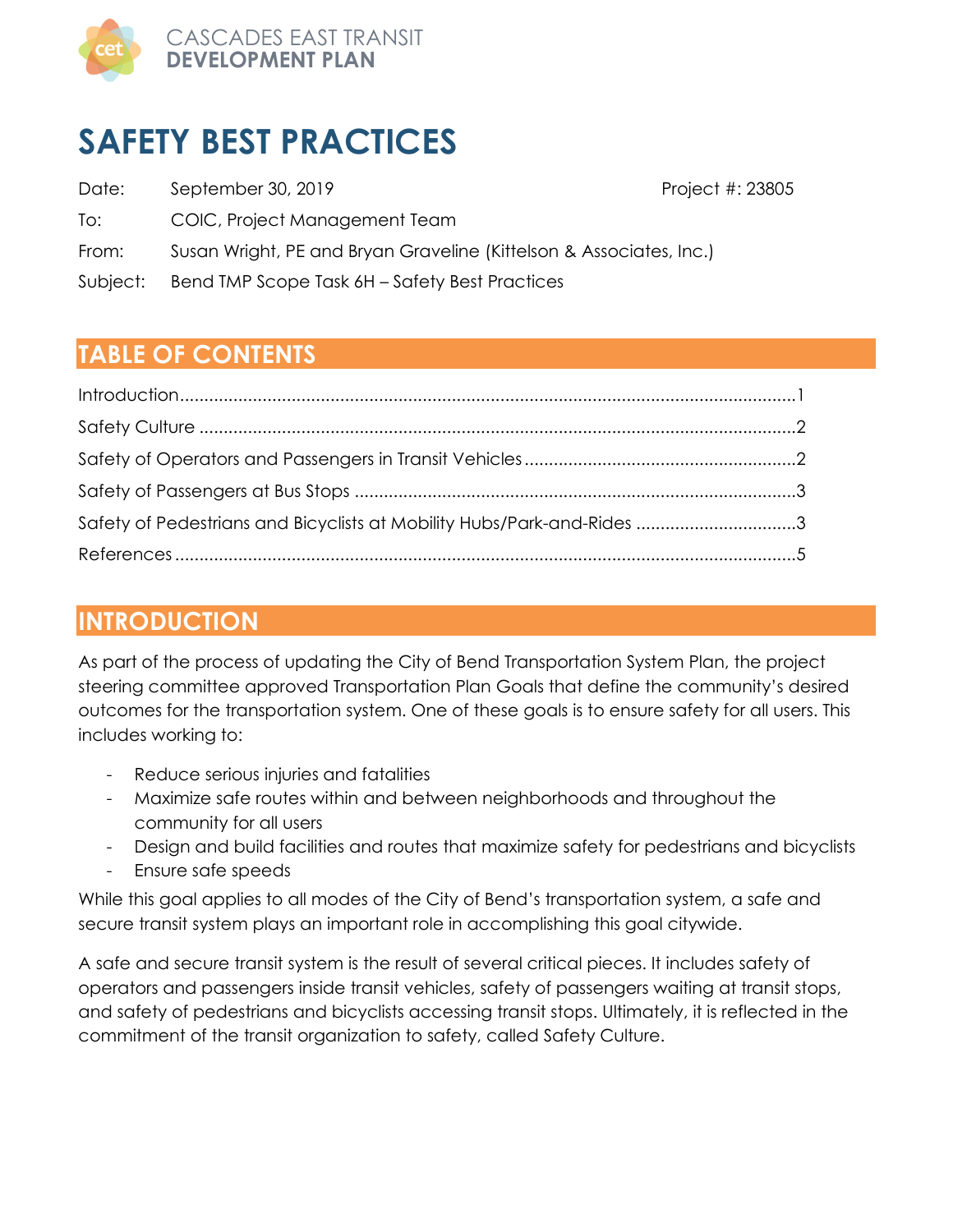

## **SAFETY CULTURE**

Safety Culture refers to the shared values (what is important) and beliefs (how things work) that interact with an organization's people, structures, and control systems to produce behavioral norms (the way we do things around here). Building a positive safety culture within an organization is critical to safety performance. In a survey for TCRP Report 174, respondents determined that the five most important elements of Safety Culture are:

- 1) Safety is recognized as the highest organizational priority, and both management and employees are committed to that priority.
- 2) Adequate training is provided so employees have an understanding of how to perform their job duties in a safe manner.
- 3) There is open, frequent, and effective communication on safety.
- 4) Adequate financial and human resources are dedicated to ensure the safety and health of employees.
- 5) Management and employees are willing to interrupt schedules and service for safety reasons.

### **SAFETY OF OPERATORS AND PASSENGERS IN TRANSIT VEHICLES**

Unfortunately, there are very few security measures available to prevent violence from occurring on board a transit vehicle. Buses are not reserved. They are public open access vehicles available for use by an unrestricted general population. Buses are populated by anonymous riders who present nothing more than fare media or card to get on board. Typically, individuals who represent security risks are not pre-identified or barred from riding because their propensity to violence is generally unknown. There is virtually no screening for weapons or dangerous implements prior to boarding. Riders are placed in close proximity to one other, strangers, friends, and associates alike with on and off access readily available in case a hasty retreat is required. In summary, the openness of public transit systems makes difficult to protect from safety or security threats.

#### **BEST PRACTICES TO IMPROVE SAFETY**

The remaining option for preventing violence on board a conveyance is the deployment of security forces. Although this response is more so one of deterrence, it is technically possible to prevent an incident from occurring if security personnel are physically present and able to stop an ongoing attack or criminal assault. Examples of security countermeasures include:

- Police or security staffing on board conveyance
- Visible surveillance systems
- Screening
- Physical barriers compartment barriers or shielding
- Barring systems
- Public address system and signage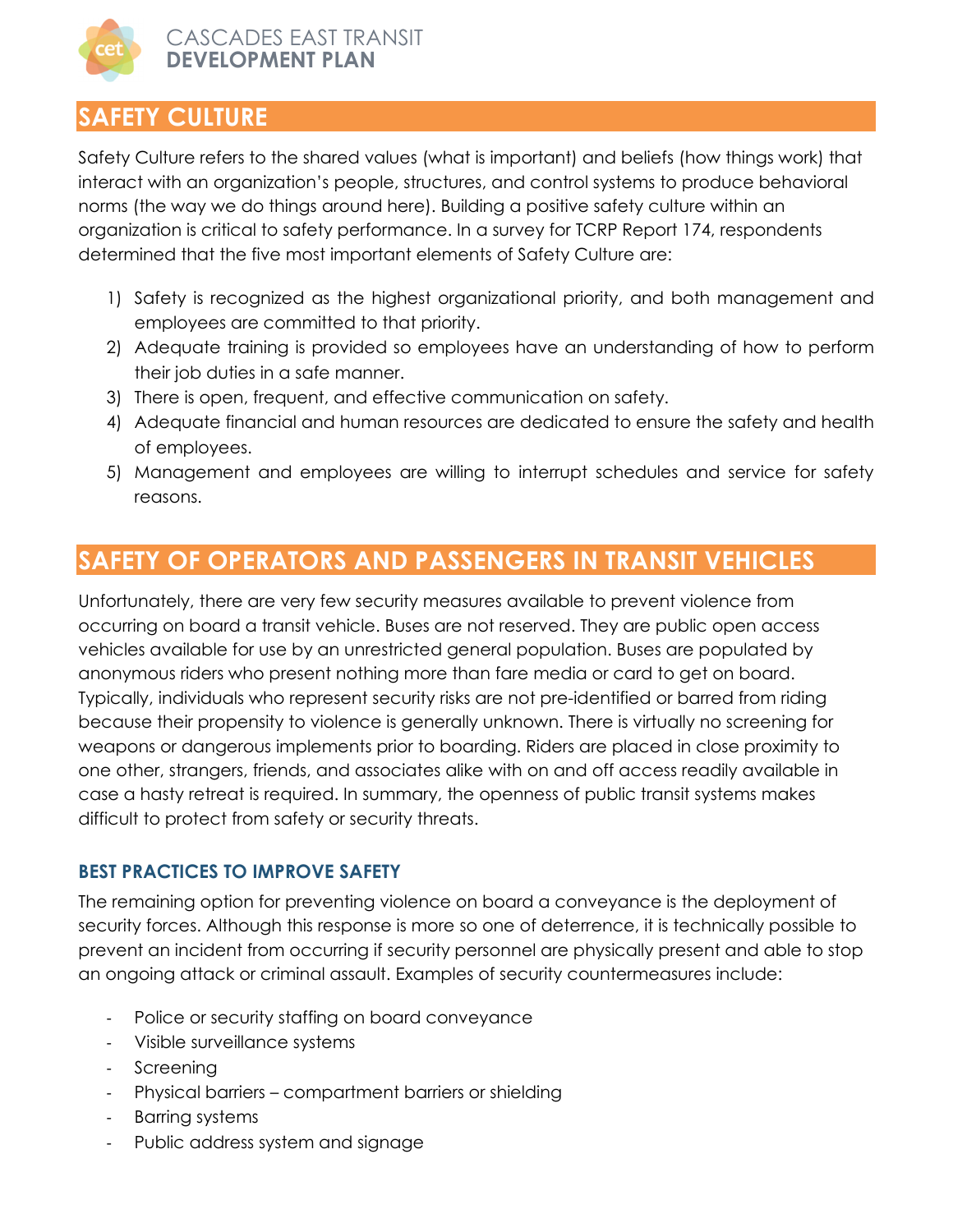

#### CASCADES EAST TRANSIT **DEVELOPMENT PLAN**

In addition to preventing violence on board, the safety of operators and passengers can also be positively influenced by regular preventive maintenance (PM) of vehicles. Routine maintenance checks by a certified technician at specified intervals can help maintenance departments anticipate repairs and prevent mechanical failures that could result in transit vehicle crashes or other unsafe conditions. Regularly scheduled PM activities should supplement services performed as a reactive measure to address unexpected failures and maintenance needs.

### **SAFETY OF PASSENGERS AT BUS STOPS**

Crime or violence at a bus stop is usually a matter for investigation and resolution by local authorities. Normally a small- or medium-sized agency would not be directly impacted by an event occurring at one of these locations. However, concern about the perception of passengers that an agency's bus stops are unsafe could adversely impact ridership. Prevalent crimes include typically either those involving public nuisance or public offense (driving in public, drug violations, lewd or disorderly conduct), or crimes against persons (petty thefts such as pickpocket or jewelry snatching, robbery, assault, or rape).

#### **BEST PRACTICES TO IMPROVE SAFETY**

Anecdotally, it would not be unusual for a transit agency to be familiar with those locations along their bus routes where crime occurs. These locations, known as "hot spots," usually possess certain environmental characteristics that create both opportunity for crime and concealment or routes of escape to preclude apprehension. To the extent practical transit agencies should consider bus stop or shelter placement and security taking the following factors into consideration.

- Place bus stops where surveillance by shop owners, managers, employees, guards, or caretakers is possible
- Place bus stops away from the vicinity of liquor stores, bars, and taverns
- Physical incivilities (trash, graffiti, abandoned buildings, disrepair, unkempt lots) and social incivilities (rowdy behavior, drug dealing, public drunkenness, prostitution, panhandling, and loitering) result in higher crime and resident fear.
	- o Work with the local police department and the city to prevent these incivilities from occurring near bus stops.

### **SAFETY OF PEDESTRIANS AND BICYCLISTS AT MOBILITY HUBS/PARK-AND-RIDES**

The design of larger transit facilities, such as mobility hubs or park-and-rides, can have a great impact on the safety of pedestrian and bicyclists, including patrons walking to or from parked vehicles. The design of these facilities thus calls for careful integration of transit, pedestrian, bicycle, and automobile transportation.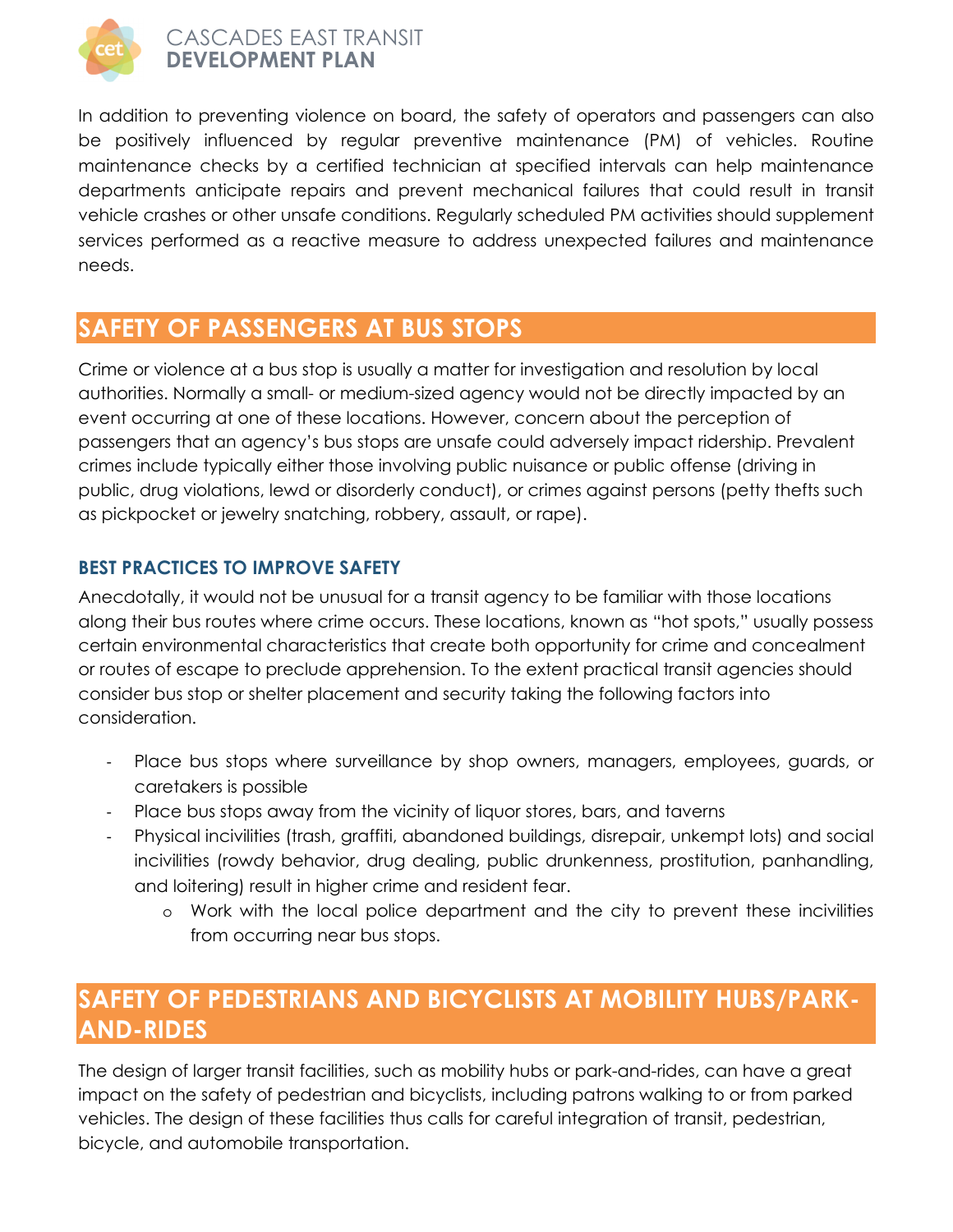

CASCADES EAST TRANSIT **DEVELOPMENT PLAN** 

#### **BEST PRACTICES TO IMPROVE SAFETY**

Mobility hubs and park-and-ride facilities should be well-lit and be free of barriers immediately adjacent to transit loading areas. Bus stop signs and street furniture, as well as other passenger amenities, should not interfere with transit loading, patron queueing, or pedestrian access. Pedestrian facilities must be designed to meet ADA requirements. At a minimum, pedestrian spaces should be provided with wheelchair ramps and curb cuts, detectable warning strips at curb ramps, and a barrier-free path between handicap parking spaces and the transit terminal. Additional amenities such as Braille signage and audible signals should be considered as aids to visually impaired patrons.

Individual access and service modes should be organized within the park-and-ride facility to minimize conflicts and to maximize the efficiency of the various operations. This is achieved by providing separate access driveways for transit and non-transit modes and providing separate access for short-term waiting/kiss-and-ride activities. The following location priorities are suggested in terms of proximity to the express transit line served by the facility:

- 1. Bus loading-unloading
- 2. Taxi loading-unloading (may mix with buses or cars)
- 3. Handicapped, bicycle, and motorcycle parking
- 4. Passenger drop-off and pick-up
- 5. Short-term parking
- 6. Long-term parking

Pedestrian paths within park-and-ride lots should be continuous, unobstructed, and clearly distinguishable; good visibility is essential, and conflicts between pedestrians and motor vehicles and buses should be minimized. Pedestrian pathways should generally allow for direct travel between the point of entry into the facility and the transit boarding area. This allows pedestrians to use the aisles between parking stalls to walk directly to the boarding area. Alternatively, raised pedestrian pathways between facing stall rows can provide direct access to the boarding area and are preferable, where they can be provided.

Pedestrian paths that cross vehicle routes should provide maximum visibility. This can be achieved by either varying the pavement medium or by raising the pedestrian path above the driving surface. In the latter approach, the pedestrian path can be used as an enlarged traffic bump, raising the pedestrian above the paved surface and providing a traffic-calming device as well.

CET could also sponsor travel training to educate riders on safe driving, bicycling, and walking practices at park-and-rides to decrease the likelihood of unsafe movements. This training could be in the form of public service announcements on the bus, at the park-and-ride, or in the media.